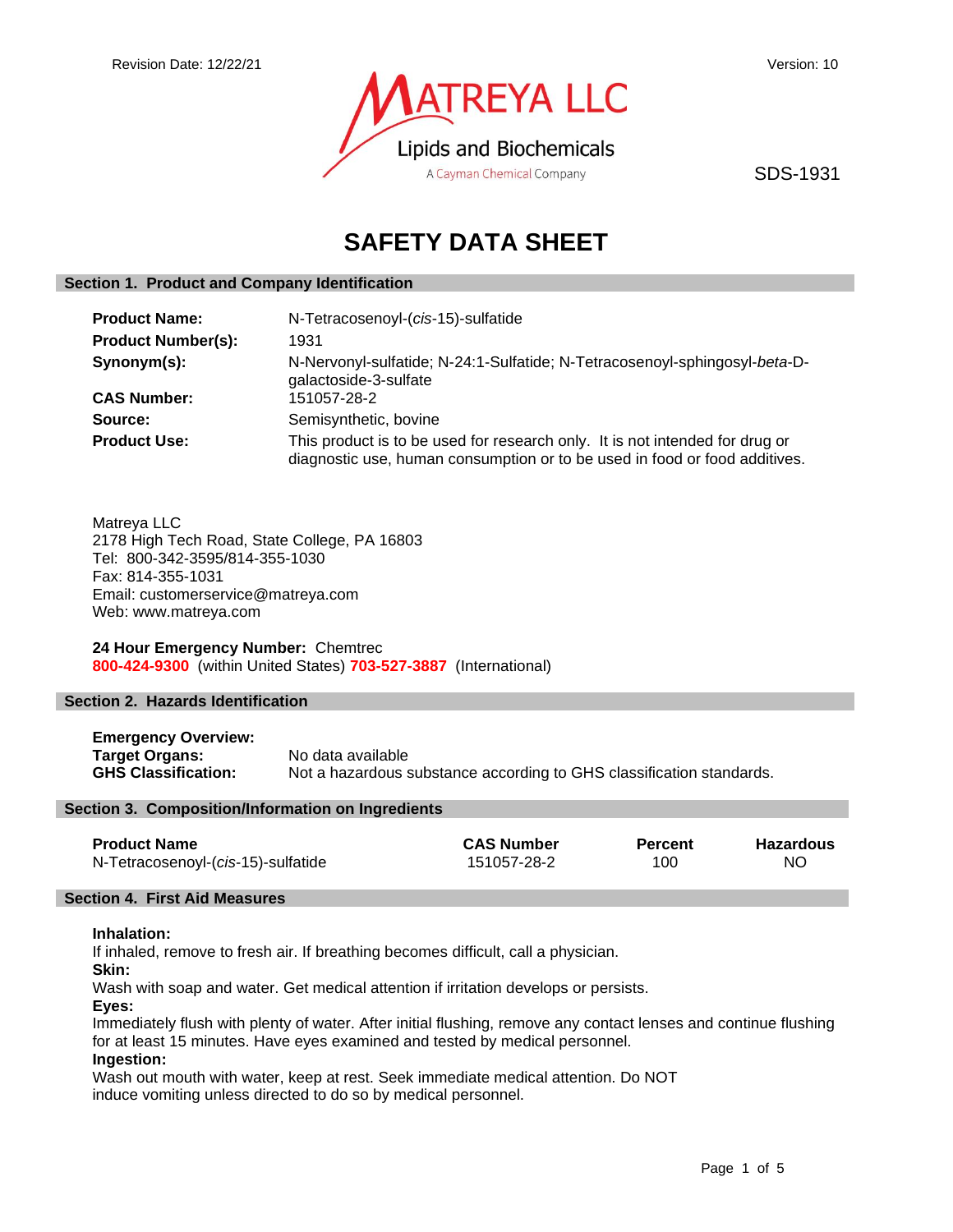## **Section 5. Fire Fighting Measures**

### **Suitable extinguishing media:**

Use dry chemical, alcohol-resistant appropriate foam, carbon dioxide, or water spray. **Specific hazards arising from the chemical:** No data available **Special protective actions for fire fighters:** No data available **Special protective equipment for fire fighters:** Wear breathing apparatus and use water spray to keep fire-exposed containers cool.

#### **Section 6. Accidental Release Measures**

#### **Personal precautions:**

Wear appropriate personal protective equipment. After contact with skin, wash immediately with plenty of water.

**Environmental precautions:**

Do not let product enter drains.

**Methods and Materials for containment and cleaning up:**

Sweep up and keep in suitable, closed container for disposal.

# **Section 7. Handling and Storage**

# **Precautions for safe handling:**

Avoid contact with eyes, skin or clothing. Do not ingest. Use only with adequate ventilation. Keep sealed when not in use. Wear appropriate personal protective equipment.

## **Conditions for safe storage, including incompatibilities:**

Recommended storage temperature: -20°C. Keep container tightly closed in a dry and well-ventilated place.

#### **Section 8. Exposure Controls/Personal Protection**

This product contains no substances with occupational exposure limit values.

#### **Engineering Controls:**

# No specific ventilation required.

**Personal Protective Equipment:**

#### **Respiratory protection:**

Respiratory protection is not required. Where protection from nuisance levels of dusts are desired, use type N95 (US) or type P1 (EN 143) dust masks. Use respirators and components tested and approved under appropriate government standards such as NIOSH (US) or CEN (EU).

#### **Hand protection:**

For prolonged or repeated contact use protective gloves. Recommended: Nitrile rubber **Eye protection:**

Safety eyewear should be worn at all times to avoid exposure to liquid splashes, mists, or dusts. Recommended: Safety glasses with side shields or goggles.

#### **Skin protection:**

Protective clothing should be selected specifically for the working place, depending on concentration and quantity of the hazardous substances handled. Recommended: Lab coat

#### **Section 9. Physical and Chemical Properties**

Appearance: Solid **Odor:** No data available<br> **Odor threshold:** No data available<br>
No data available **pH:**  $\blacksquare$ **Melting/Freezing point:** No data available

**Odor threshold:** No data available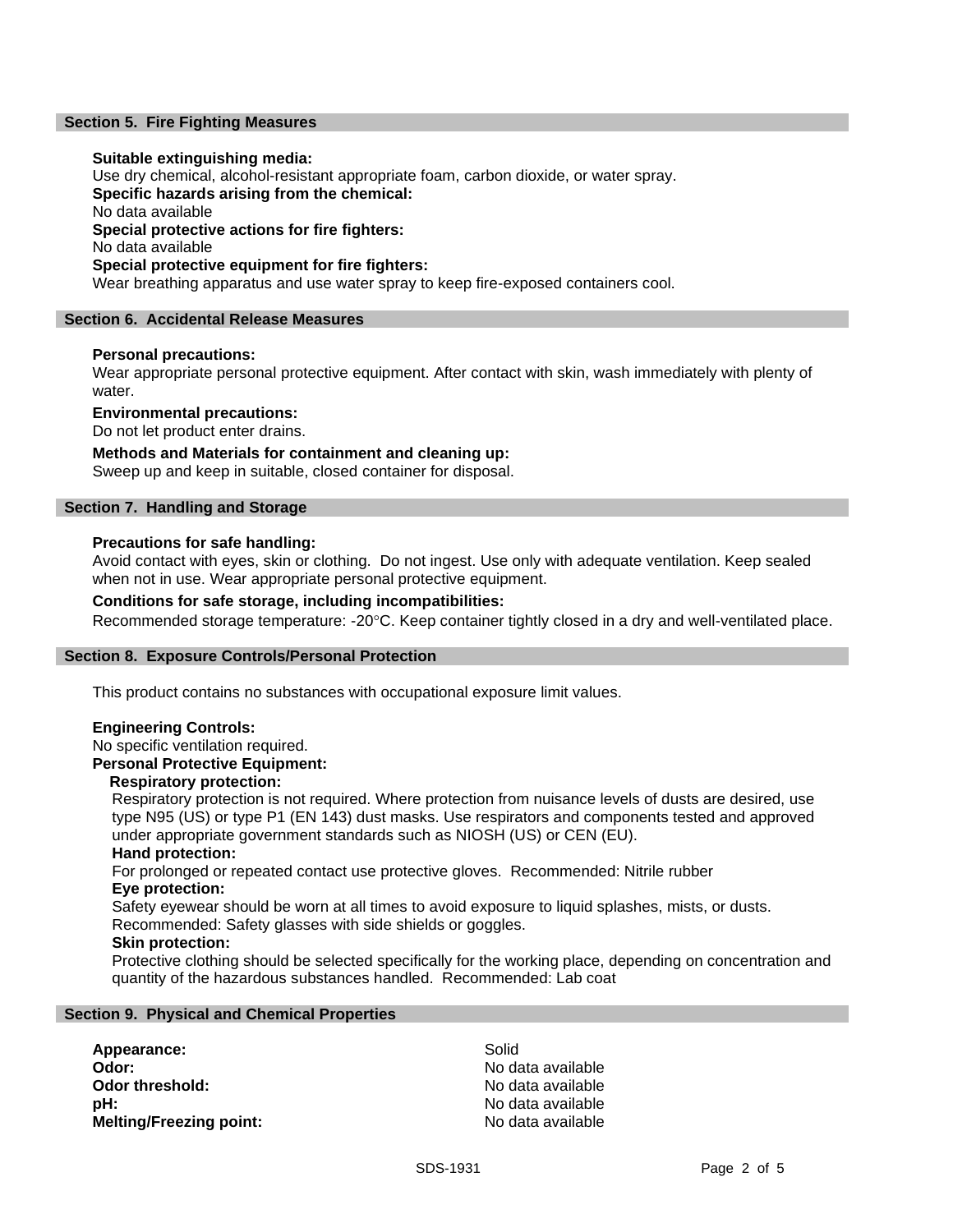- **Initial boiling point and boiling range:** No data available **Flash point:** No data available **Evaporation rate: Flammability (solid, gas):** No data available **Upper/Lower flammability or explosive limit:** No data available **Vapor pressure:** No data available **Vapor density:** No data available **Relative density:** No data available **Solubility (ies):** Chloroform/methanol, 5:1 **Partition coefficient (n-octanol/water):** No data available<br> **Auto-ignition temperature:** No data available **Auto-ignition temperature: Decomposition temperature:** No data available **Viscosity:** No data available **Molecular formula:** C<sub>48</sub>H<sub>91</sub>NO<sub>11</sub>S **Molecular weight:** 890
	-

## **Section 10. Stability and Reactivity**

**Reactivity:**

Stable under recommended storage conditions.

#### **Chemical stability:**

Stable under recommended storage conditions.

**Possibility of hazardous reaction:** No data available

**Conditions to avoid:** No data available

**Incompatible materials:** No data available

**Hazardous decomposition products:** No data available

## **Section 11. Toxicological Information**

**Acute toxicity:** No data available

**Skin corrosion / irritation:** No data available

**Serious eye damage / irritation:**

No data available **Respiratory or skin sensitization:** No data available

**Germ cell mutagenicity:** No data available

#### **Carcinogenicity:**

No component of this product present at levels greater than or equal to 0.1% is identified as a carcinogen or potential carcinogen by IARC, ACGIH, NTP or OSHA.

# **Reproductive toxicity:**

No data available

#### **Specific target organ toxicity - single exposure:** No data available

**Specific target organ toxicity - repeated exposure:** No data available

**Aspiration hazard:** No data available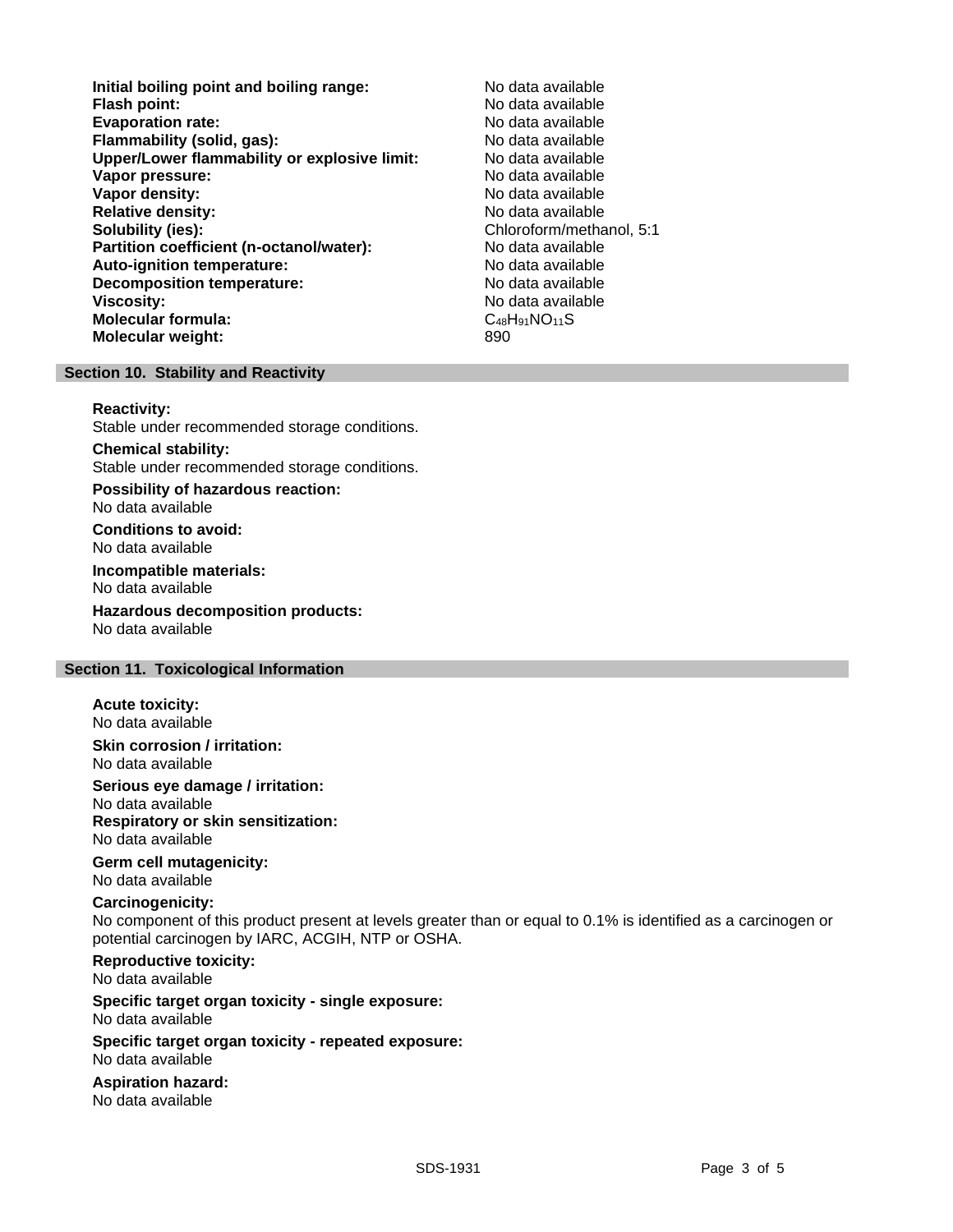#### **Section 12. Ecological Information**

#### **Toxicity:**

No ecological data available for this product. **Persistence and degradability:** No data available **Bioaccumulative potential:** No data available **Bioaccumulation:** No data available **Mobility in soil:** No data available **Other adverse effects:** No data available

#### **Section 13. Disposal Consideration**

#### **Disposal methods:**

Observe all federal, state and local environmental regulations.

## **Section 14. Transportation Information**

| DOT (US)<br><b>UN Number:</b>                       | Not dangerous goods |
|-----------------------------------------------------|---------------------|
| <b>Land Transport ADR/RID</b><br><b>UN Number:</b>  | Not dangerous goods |
| <b>Maritime Transport IMDG</b><br><b>UN Number:</b> | Not dangerous goods |
| <b>Air Transport ICAO/IATA</b><br><b>UN Number:</b> | Not dangerous goods |

#### **Section 15. Regulatory Information**

| <b>Product Name</b>                | <b>CAS Number</b> |
|------------------------------------|-------------------|
| N-Tetracosenoyl-(cis-15)-sulfatide | 151057-28-2       |

#### **SARA 302 Components:**

No chemicals in this material are subject to the reporting requirements of SARA Title III, Section 302.

# **SARA 313 Components:**

This material does not contain any chemical components with known CAS numbers that exceed the threshold (De Minimis) reporting levels established by SARA Title III, Section 313.

# **SARA 311/312 Hazards:**

No 311/312 SARA Hazards

#### **California Prop. 65 Components:**

This product does not contain any chemicals known to State of California to cause cancer, birth, or any other reproductive defects.

# **DSL/NDSL status:**

This product contains the following components that are not on the Canadian DSL nor NDSL lists.